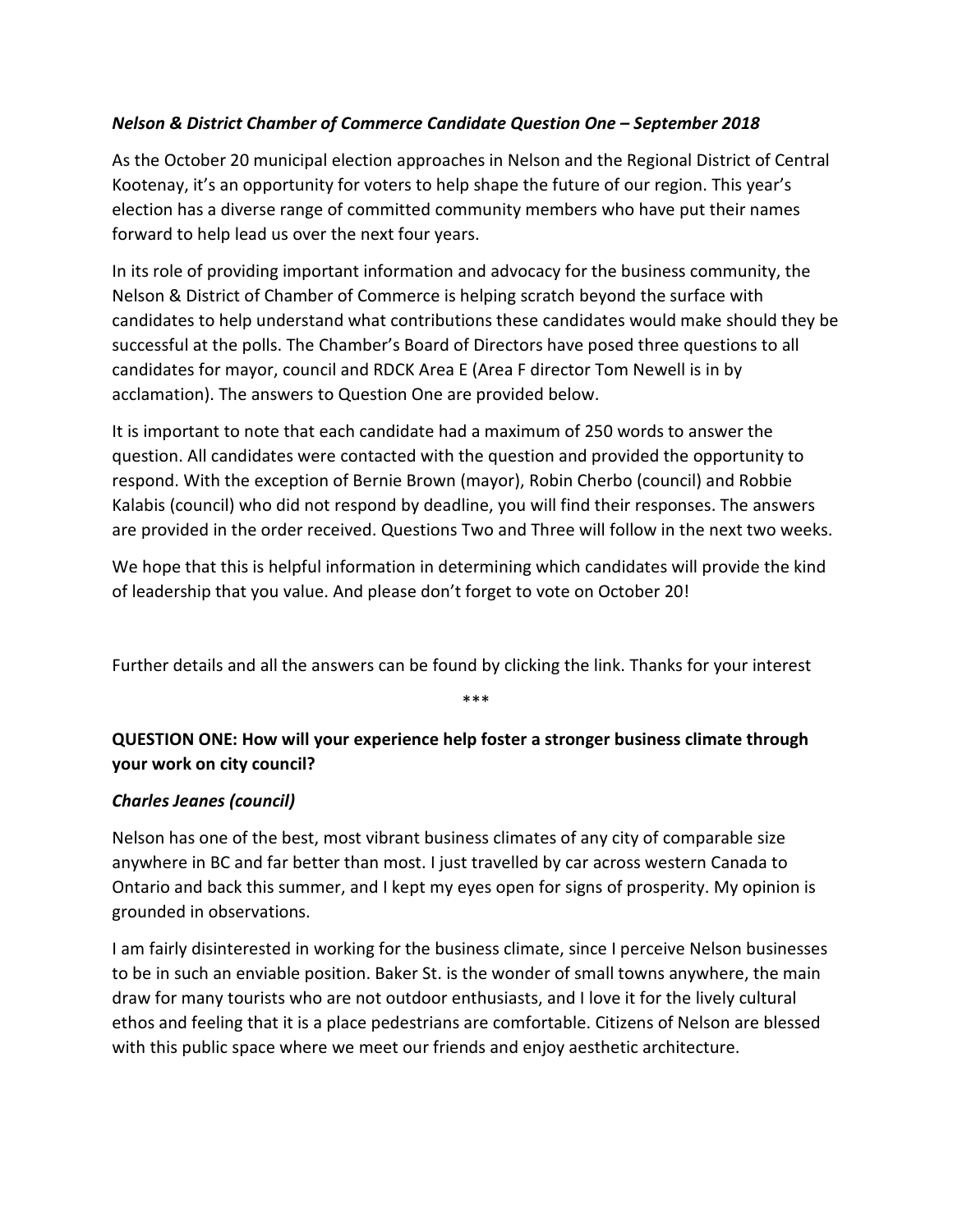Panhandling does not bother me. Homelessness most definitely does. But that is question three, and I will wait to say more about that.

Frankly, I expect Nelson business owners know my established reputation for socialist views, and my dislike of the economics of growth preached by business; I have been making these views known in public all sorts of ways.

Here is an initiative by city hall I know I would support, and Baker Street businesses would not: creating a permanent pedestrian mall on one or two blocks there. People before cars!

### *Jesse Woodward (council)*

I feel that with my seven years of experience organizing and managing the Nelson outdoor summer markets (Downtown Market, Cottonwood Market, MarketFest, GardenFest) I can offer, as a city Councillor, a unique perspective on fostering and developing local business in Nelson. I have helped to improve and grow many small entrepreneurial ventures at the Nelson markets over the years. Many of these business ideas matured and became profitable enough that their owners have left the markets and grown their businesses into larger more complex companies or they continued to refine their market operation so that they are now profitable market projects. I deeply understand how important a strong local economy is to our local residents and have tried, through the markets over the last seven years, to make an open, fair and inclusive business environment where a diverse range of people can come sell their food, their crafts and the their art. If the markets are anything, they are a local and affordable way for a small business person to incubate their business ideas and see what works and what does not without taking large financial risk before they are ready to do so.

### *Rik Logtenberg (council)*

For more than 20 years I've been an entrepreneur, including stints as a small business owner, a startup founder and, currently, a software CEO. I hold a software patent and I've been awarded Kootenay Startup of the Year. This experience helps me understand what it takes to create a successful company in Nelson. Given that my company pays almost \$250k/year in salaries to Nelson-based employees, I also sympathize with the unique challenges we face as employers, including how difficult it can be to recruit (and retain) strong local talent. I've been a member of the Nelson Business Association, and, among other things, I helped organize the 2010 Buy Local Campaign.

I understand that creating and growing a business is hard, uncertain, and often unforgiving work. If elected, I will be a strong voice for the business community, and a sympathetic ear.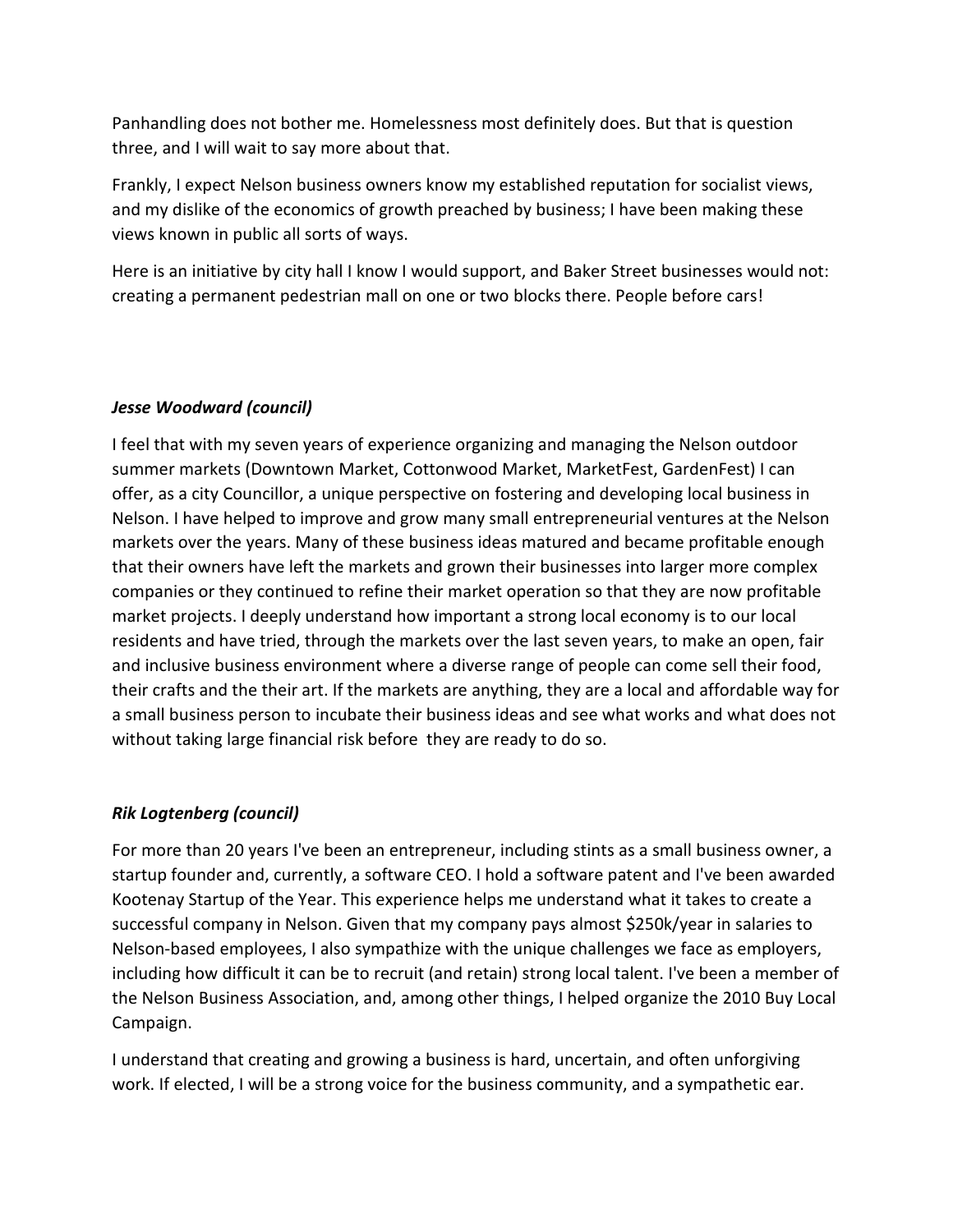For Nelson to prosper, for us to have diverse, secure and well-paying jobs, we need a strong business community. City Council plays a key role in supporting that community and helping businesses thrive. I will work on fast tracking development, especially any worker housing developments, and passing bylaws that will make it easier to grow a successful business here. I will also act as a networker for Nelson. When I travel for my own business or on behalf of the city, I will look for every opportunity to promote Nelson businesses and help them find new customers and new partnerships.

#### *Michelle Hillaby (council)*

I've been a sales rep for 16 years, and for the last six, I've been covering every town in the Kootenays. My job is based entirely on talking to small business owners, and in sales, building relationships is what leads to success. Through those conversations and connections, I've learned so much about just how big of an impact local government has on the ability of these small businesses to keep going. I've got a big personal network of entrepreneur friends here in Nelson too. One of the most-important things l've learned is that running your own business is not some sort of guaranteed path to riches. I'm concerned that many past and present councillors view the business community as a group of wealthy elites who "need to pay their fair share," instead of recognizing that many of them are struggling just to keep paying their employees. And since they are paying two or three times the residential tax rate, they are already paying their fair share, plus the fair share of a couple of others!

My pledge to business owners is to be mindful of the challenges they face as they keep our economy moving, and to always seek their input on decisions. The business community is a huge stakeholder in the success of Nelson for all of us who live here.

#### *Janice Morrison (council)*

In my first job with my family's home-based business I learned quality customer service, budgeting and marketing. For sixteen years I've managed Kastlerock B&B with my partner, Mike, and adapted to fluctuations in tourism, the advent of competitive platforms such as Airbnb, and the implementation of new short-term rental regulations. As a Chamber of Commerce member, (both individual membership and for our B&B), I served on the board, including being President. As past secretary-treasurer of the Health Sciences Association of BC representing 18,000 members across BC, I was responsible for overseeing an \$18-million operating budget and a \$3-million investment portfolio. I am currently a director of the Working Opportunity Fund, a venture capital company whose focus is investment in BC start-up businesses with its more than \$100-million fund. I've also participated in City of Nelson business, grants and budget decisions in my seven years on city council.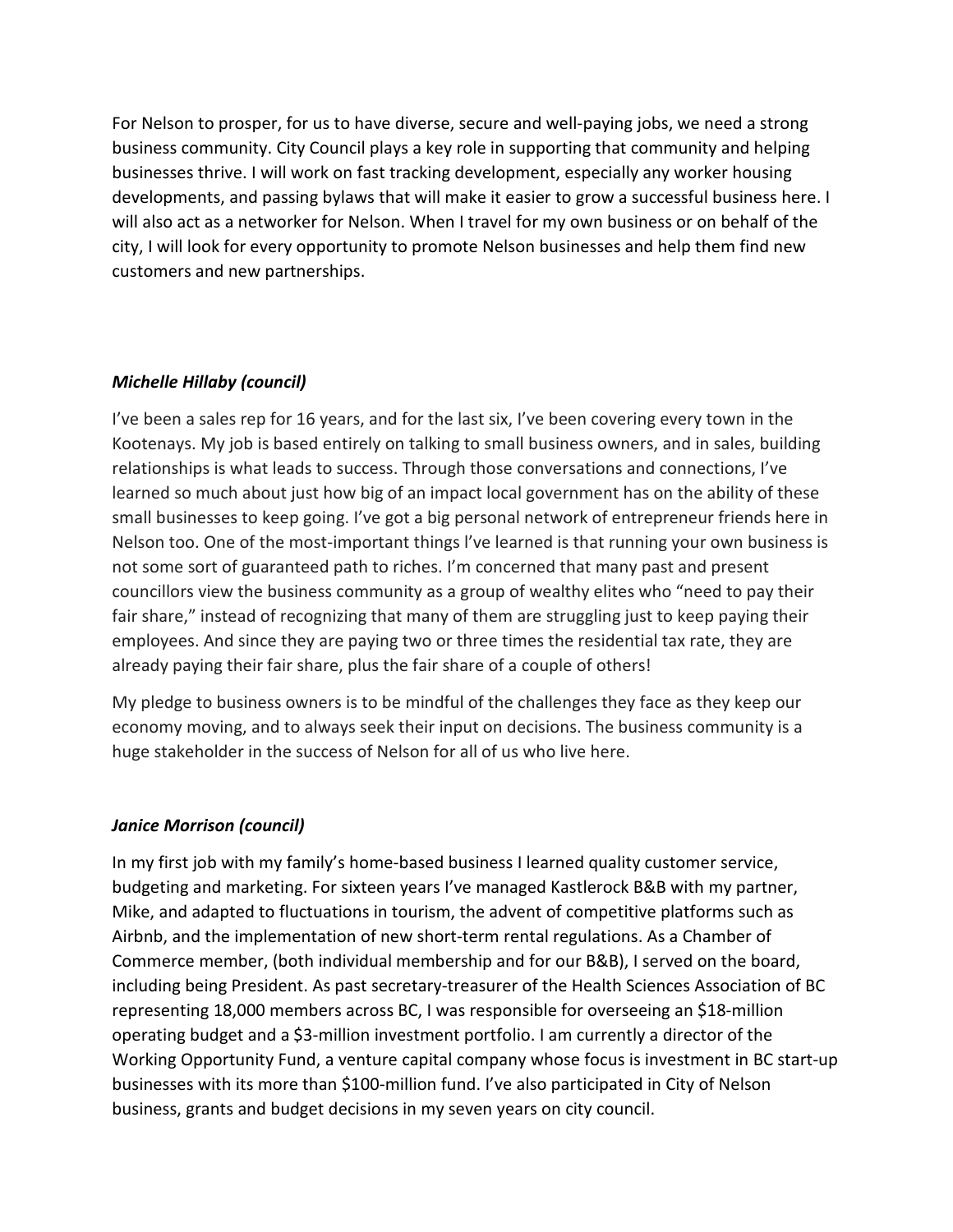No one can know for sure which new enterprises will flourish and which will struggle, but my experience in fiscal management, in understanding the fluctuations in commerce and the challenges business owners face, and in knowing what makes businesses successful, will allow me to help keep Nelson's business climate strong, helping weigh the importance of commerce in a city like Nelson with fairness and realistic decision-making. This type of strong fiscal management has kept the business tax rate in Nelson reasonable and allowed for the 2018 BC City guide to list Nelson with the second lowest business tax rate in the province.

### *Brittny Anderson (council)*

The local business community is the economic engine for our region. I envision the City of Nelson to be actively supportive, welcoming and efficient when interacting with the business community. I am a small business owner and I understand how frustrating bureaucracy can be. We need to have a streamlined approach with as few hurdles as possible. When people are looking at opening, expanding or modifying their businesses I want them to feel like the city is on their side. When the business community are facing hardship, we need to listen and act.

My education and career, including as an entrepreneur and while working at the RDCK, have provided me the opportunity to conduct policy research, advocacy and development. Recently I was in Ottawa speaking to politicians about the need to ensure that cannabis legalization does not have the unintended consequences of harming our environment and our local economies. I have witnessed how uninformed policy makers can have a negative impact on our society and I am dedicated to listening to the community, informing myself and using evidence-based decision making to inform public policy.

Fostering good relationships strengthens our vibrant local economy. Businesses in Nelson are very supportive of our community donating to local charities, opening their doors for events and supporting various initiatives. Without the support of our generous local businesses our sports clubs and arts community wouldn't be able to thrive.

# *Brian Shields (council)*

I owned a regional Fire Safety Company for five years. West Kootenay Fire Safety averaged about five employees during that period, so payroll tax, the CRA and Human Resources were a part of daily business. We organized and provided fire suppression for the Kootenay region. Having actual business experience helps me appreciate the real challenge it is to run a small business in Nelson. Many people think business think that business a license to print money but it is actually hard work on a daily basis. As a Councillor, I would advocate for less red tape and more timely service for the business community. Small business is part of the heart of our community and Council must support and nurture the business community. Council should never stand in the way and always stand with local business.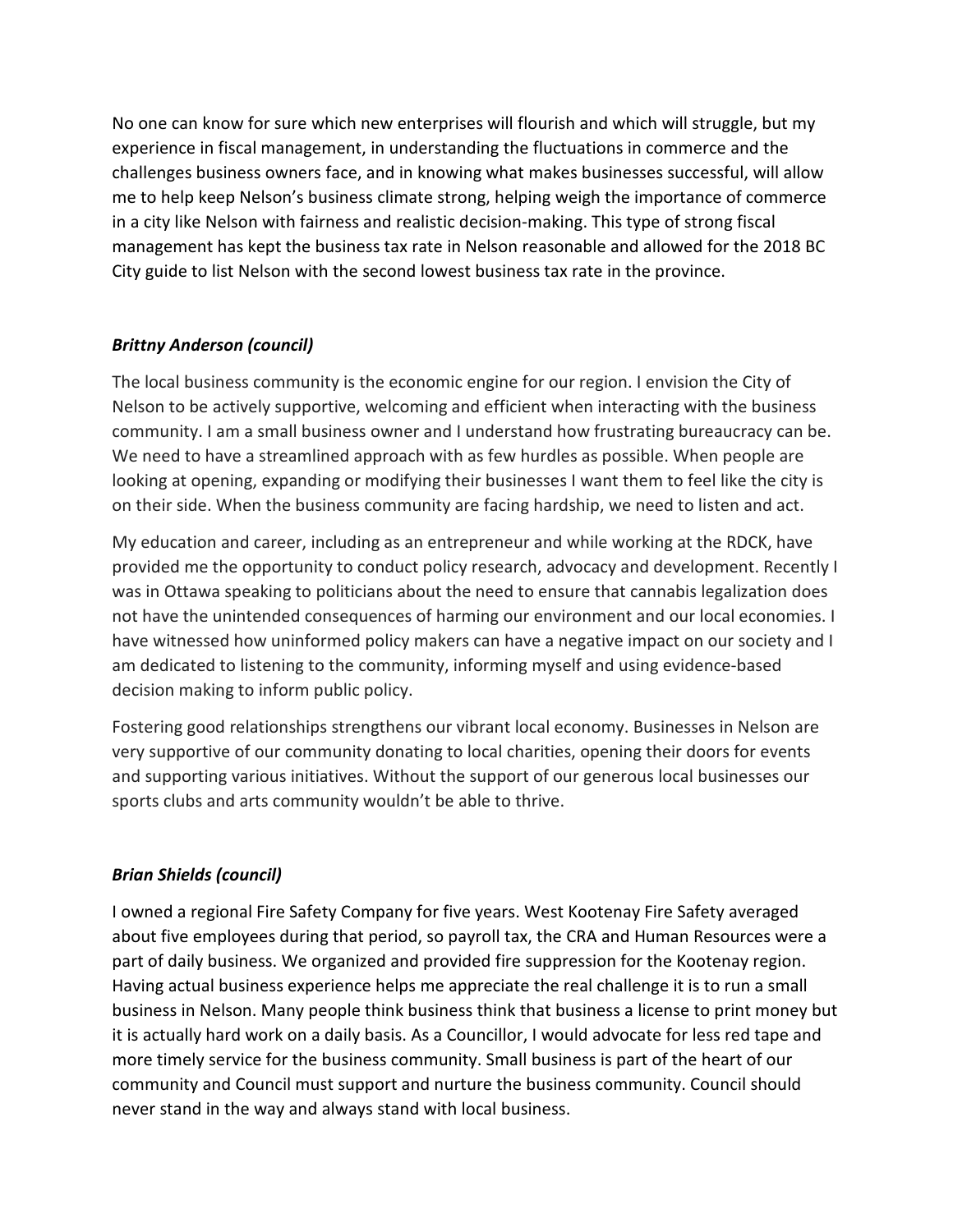### *Rob Richichi (council)*

My work as a councillor will help foster a better business climate because I will be available to discuss issues with business owners. I can help them with some of the challenges we all face on a daily basis. It is not easy running your own business, and even harder to do so in Nelson. Rents are extremely high, triple net costs are expensive, and other costs associated with running a business are steadily increasing.

We have been business owners in Nelson and the surrounding area for almost twenty years. I can honestly say that compared to our neighboring two towns, Castlegar and Trail, Nelson is our best chance at succeeding in business in the Kootenays, even with the high costs.

Nelson is the most beautiful city in the area. Baker Street is alive with restaurants, coffee shops, clothing stores, and an abundance of other small but quaint businesses. That coupled with our historic beauty, and the diverse community, Nelson is still, the best place to live.

Our business attracts over 10,000 customers per year. I am able to explain to existing businesses and future small business owners how they will be able to survive in such a small town. Nelson has just over 10,000 residents. However, we draw customers from all of our neighboring towns. I would estimate customer population to be closer to 50,000.

By dealing with the same issues all of the other businesses are experiencing, we can then work together to suggest solutions.

### *Travis Hauck (council)*

Working retail downtown for more than 16 years, I feel I have good relationships with most of the business owners and operators. I understand the issues they face, and understand the challenges the city has created or not dealt with properly. I'm an entrepreneur myself and can see what is needed to make the local businesses more attractive to consumers.

Economic Development is one of CORE's four lenses through which every decision will be viewed, and I believe in our pledge that the City should start with the default position of saying 'Yes' when an entrepreneur wants to invest in Nelson, bringing jobs and economic vitality to the region.

Business is about more than just downtown of course, but addressing the issues on Baker Street with aggressive panhandling and crime is a priority, and I want to support the business community in their efforts to find productive, proactive solutions.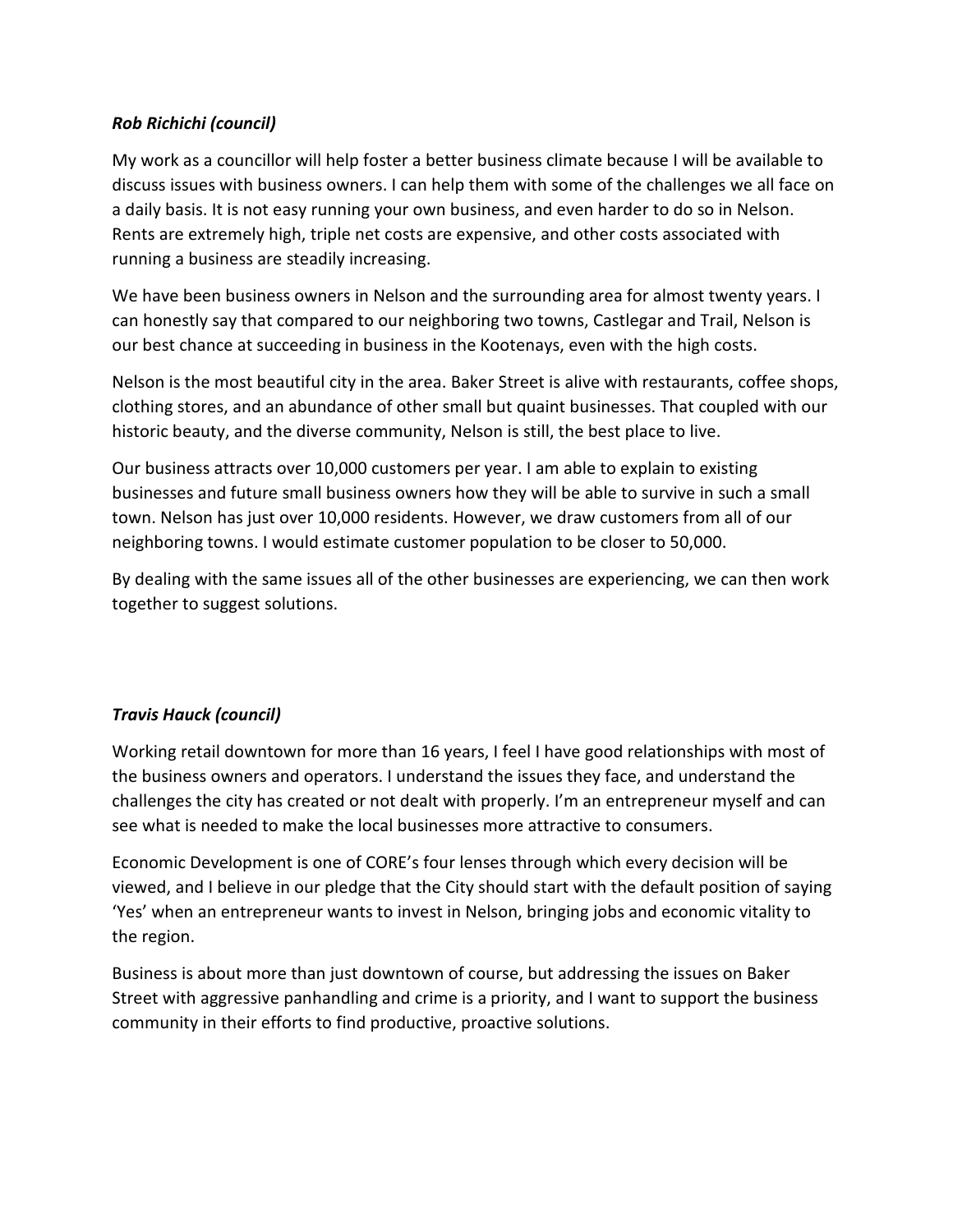### *Cal Renwick (council)*

Council has to have a positive outlook and respect for business. I believe this has been missing with the last two councils. Council needs to understand the trials and tribulations of owning and operating a business. I believe that with my many years of business experience, time served on the chamber board, and my experiences on volunteer boards that I can help foster a healthy respect for business. Business needs to know that they have councils ear and support when important decisions concerning their livelihood are brought forward. I will work hard to bring a shared respect between the business community and city hall.

## *Margaret Stacey (council)*

One portfolio in my two terms on Council was the Nelson and Area Economic Development Partnership. I really enjoyed this think tank and action group funded by the City and RDCK areas E and F; it surveys, researches, advocates, and connects. The NAEDP measures business retention and expansion, and will follow recommendations of its recent study of the Manufacturing Labour Market. It also focuses on the digital economy for an Intelligent Community and Digital Hub status. It studies the workforce needed and tries to align local training with upcoming needs. I like the NAEDP plan for a "Come Home" campaign to repatriate younger citizens who have left, and the Junior Dragons Den. The NAEDP will be working with developers, business and local government to produce more rental housing for the local work force in our zero vacancy city.

I think our City Council will be very involved in the next term with transport and shipping issues: an overall transport challenge will be to get people and goods in and out of here. Greyhound's departure is a gap and an opportunity. Rail here is under-used. There is new thinking about the airport management (I have been airport liaison to Council).

Economic Development seems slow and invisible until things happen, in my experience; and then they really happen!

# *John Dooley (mayor)*

Having spent 15 years at City Hall, with nine as Mayor, I know how municipal government should function to support business retention, growth and economic development. I regularly visited the businesses in our City and felt it was important to understand what was working and what wasn't for this vital part of our community. I have always had the view that open and active communication is essential to understanding and resolving issues.

I have also had the advantage of owning my own business, working as an employee and have spent the last four years working as a consultant for two large companies. This, coupled with the fact that I have been a Director on the Nelson and District Chamber of Commerce, gives me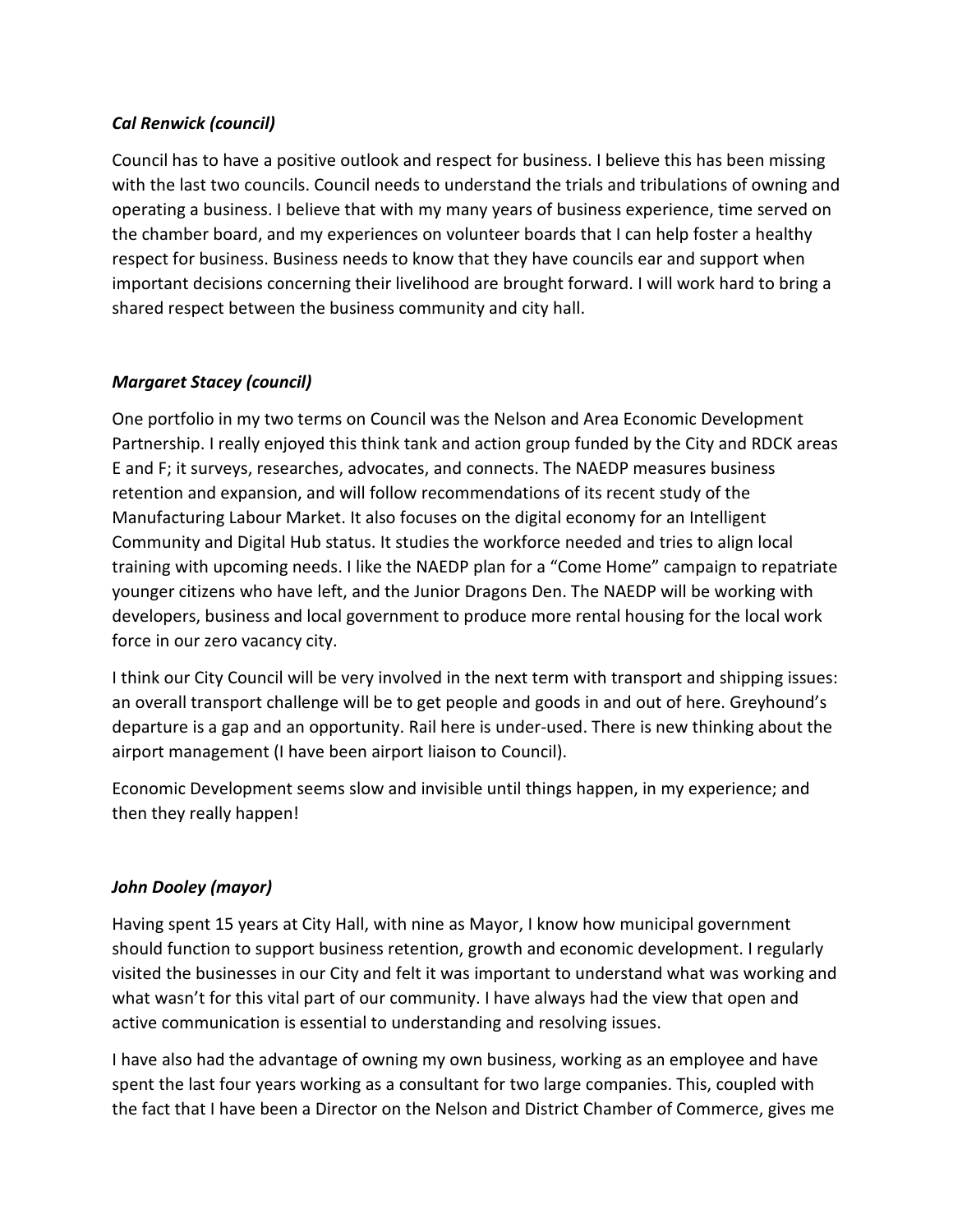a well-rounded understanding of the challenges and opportunities business owners, large and small, face every day.

A community must also offer access to educational, health care, recreation/sport, social services and arts and cultural opportunities: These all go hand in hand to support citizen wellbeing, create civic pride and contribute to a business friendly environment. My experience as a strong advocate for Nelson demonstrates that I can and will influence other levels of government and NGOs to contribute to the overall well-being of Nelson and its business community.

As a lifelong volunteer, I continue to demonstrate my commitment to building our community by giving back, part of this giving back comes from a desire to enhance the quality of a life that has provided so much to myself and my family.

## *Leslie Payne (council)*

My early career was in sales and marketing for entrepreneurial software companies. As the Canadian Sales Manager, I travelled across the country listening to the needs of Fortune 100 companies and communicated those needs to my team to develop solutions. When I became the National Sales Manager for a firm operating out of Portland, Oregon, I worked with the VP of Sales to develop and implement strategic plans for the growth of the organization through to the company's IPO.

Full-time motherhood was my next and most rewarding career. This was when my skills of negotiation, problem solving and empathetic listening were tested on a daily basis and honed to a high degree. Volunteer opportunities and event planning have always been a large focus for me as well. Coordinating and motivating volunteers to work together towards a deadline or coaching sales professionals to meet their targets both require a high level of coordination and collaboration among the whole team.

More recently, I have successfully managed a variety of small retail businesses. Marketing, inventory management, staff recruitment and training as well as meeting sales and profit targets. Most importantly, providing exemplary customer service.

As a City Councillor, listening to the needs of the business community and facilitating opportunities for growth; being open to new ideas and forward thinking solutions to the challenges businesses are facing would be a key focus. I work hard and smart. I learn fast. I love to collaborate to develop creative solutions to often challenging scenarios. Strong businesses equal strong community.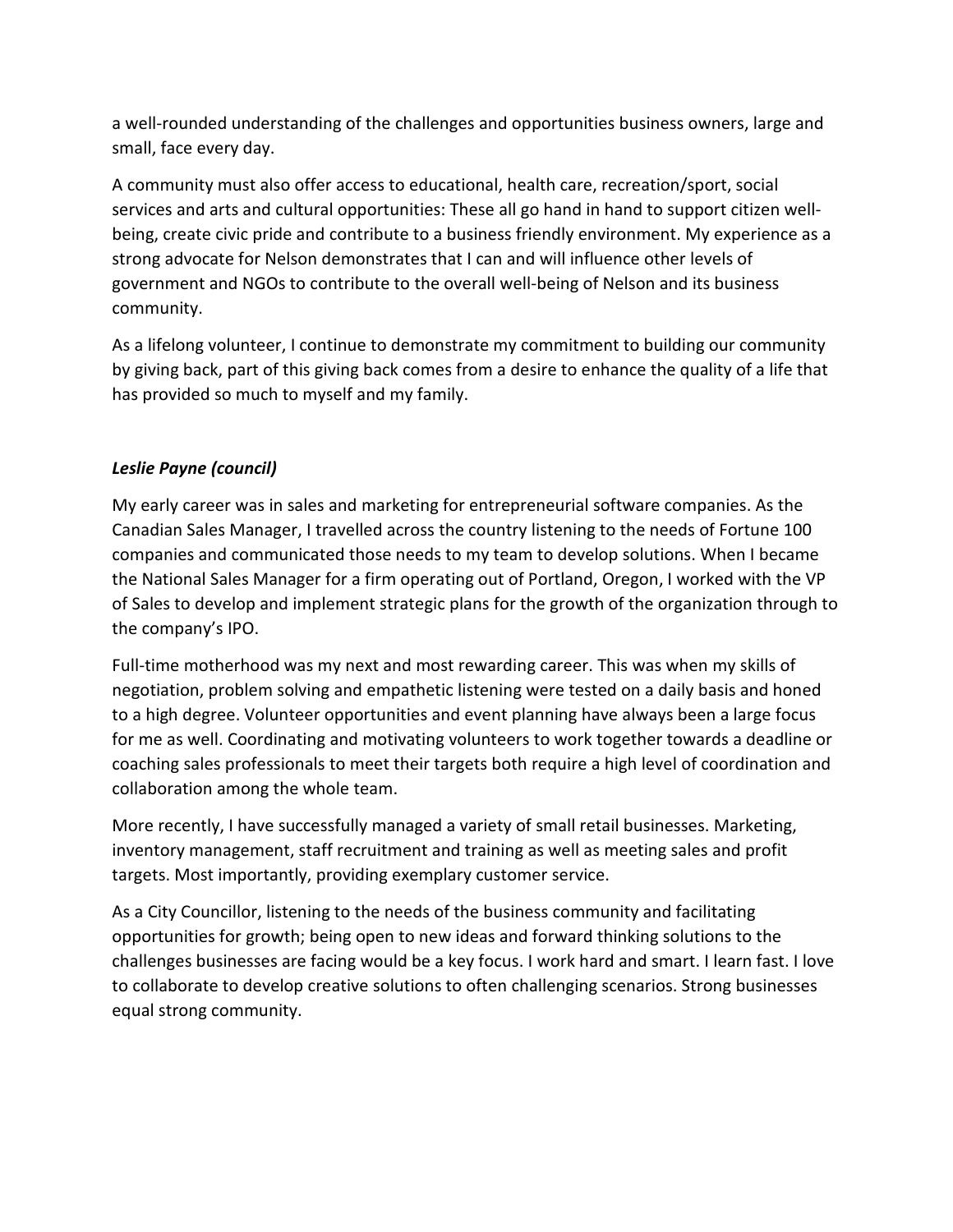### *Deb Kozak (mayor)*

As an independent public and private sector contractor, an experienced Nelson City Councillor (2005-2014), and current Nelson Mayor, I understand what it takes to foster a strong business community. To this end, much has been done over the past four years with more to come as we move forward. Major infrastructure renewal, beautification projects like MuralFest, improvements to Cottonwood Falls and IODE parks and added amenities like additional parking, electric charging stations and a public washroom have all added to the success of our strong downtown business community.

Providing support for businesses beyond those located downtown is also important. A lucrative and growing "knowledge and tech" sector now accounts for many of the 1,400 business licenses issued each year in Nelson. Growth in this increasingly important sector has been facilitated by the City's ongoing investment in broadband and related services. Leaders in the tech industry are increasingly choosing to locate in Nelson in response to the amenities our community has to offer.

The Downtown Waterfront Masterplan, Railtown Neighbourhood Plan and Downtown Urban Design Strategy are important roadmaps to a promising future for everyone. As these plans continue to roll out, the resulting improvements draw new tourists and residents and create a more prosperous environment for business owners. Involved in the development of these plans from the start, I saw firsthand the significant amount of public consultation that went into them. These plans are solid and well worth implementing. Continuity in vision and leadership will facilitate further building on the many successes achieved to date.

### *Joe Reiner (council)*

I bring a multitude of perspectives to working with the local business community, having worked for four years as a Job Developer and Customized Employment Counsellor with Kootenay Career Development Society. Furthermore, growing up in family run hospitality based small businesses; I've gained insight into some of the nuances business owners face.

I will work to foster an open constructive dialog with Nelson area business owners, around how city council, our bi-laws, marketing and tourism initiatives as a municipality could better support the business community in day to day operations, while fostering future growth. Additionally, I feel civic representatives can improve their advocacy for Nelson when attracting Job Creation Partnerships and stimulus funds from the federal Economic Action Plan.

We have the ability, as a community known for our creative prowess, to use technological infrastructure and our vibrant arts community to attract new investment and infusions of capital that reflect our shared collective values.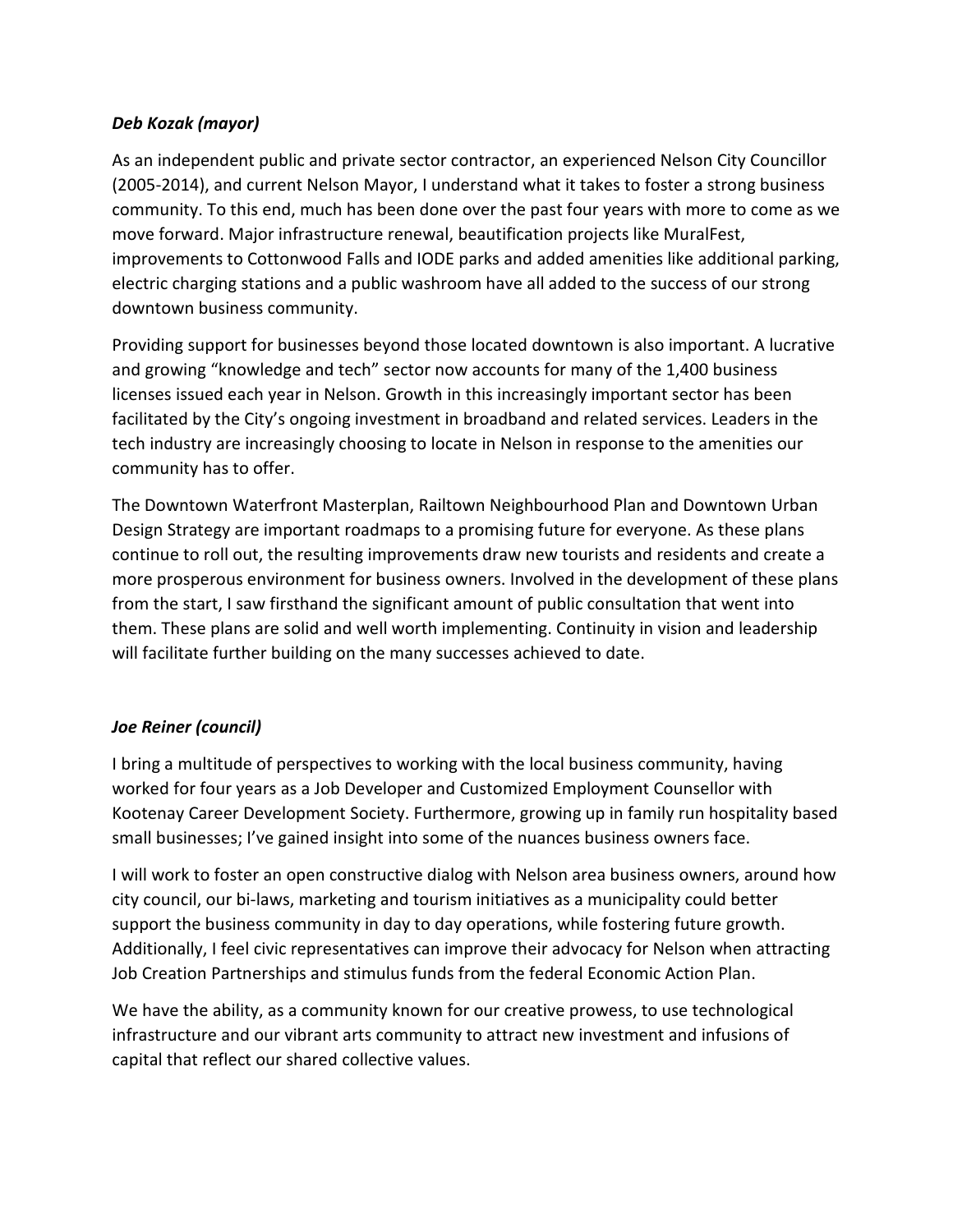Small business is the backbone of our local economy, thus job creation and a progressive climate for local business starts with creative collaboration between business owners and city council. As a candidate running for city council, I would welcome the opportunity to meet with anyone over a cup of coffee, to hear their perspective as a local entrepreneur on how to foster a vibrant Nelson economy. Contact me at joe.w.reiner@gmail.com or visit my website www.joereiner.ca.

# *Stephanie Wiggins (council)*

My past work experience mostly revolves around Early Childhood Education, therefore I work closely with children and families. I have not had the opportunity to run my own business yet but would like to in the future. I believe that my experience as an Early Childhood Educator will help businesses see the importance of taking care of employees and their families.

There is nothing more costly, as I understand it, as staff turnover. Interviewing and training a new employee is time consuming and expensive. Employees with families of their own are looking for employers that will support them and be flexible when it comes to things like missing work because your child is home sick or needing a modified shift schedule to allow them to pick their child up from school. Employers who can support their staff when circumstances like this arise are more likely to have employees who will want to stay with the company.

I know that my experience working closely with families will make me an advocate for fair staff work agreements and contracts, benefiting the business climate by ensuring businesses have staff who are loyal, happy and want to stay at their company.

### *Bob Adams (council)*

My experience as Director of Works for 26 years and Councillor for 14 years will help foster a strong business climate Nelson. I have worked with the business community for all those years. Baker Street revitalization in the 80s was the first large project. This project put Baker St in the highlights of Nelson. Storefronts were refurbished, trees planted and the 400 block Baker St planters cemented.

The new Baker St revitalization plan will be an addition to all businesses in Nelson, not only Baker St.

Remember… shop local.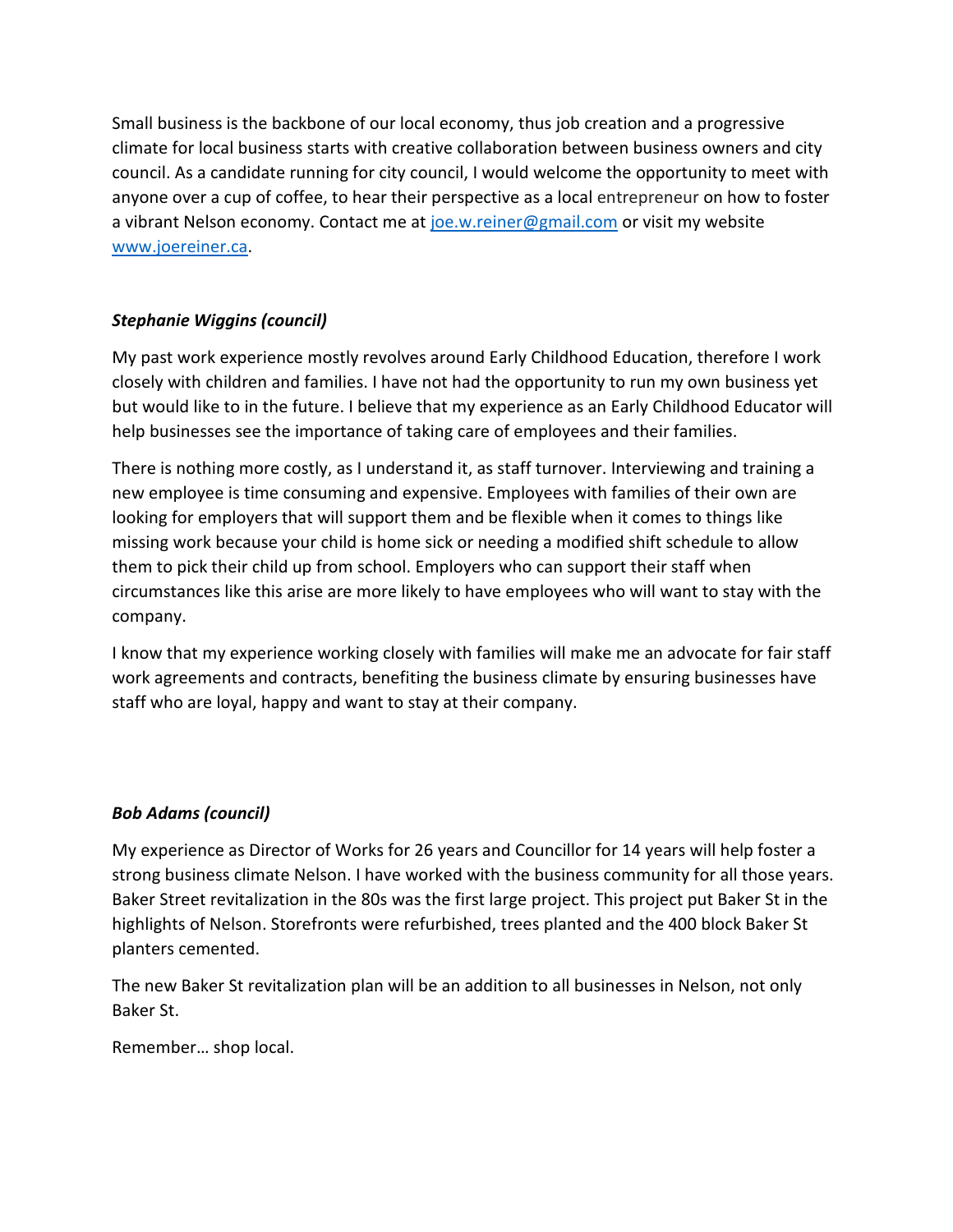#### *Laureen Barker (council)*

I have owned and operated a retail business on Baker Street for the past 13 years in partnership with my husband Vern. We are a chamber member and appreciate the work the chamber does on behalf of all Nelson businesses through lobbying and purchasing. Owning a business makes you a realist. I know how important it is to listen to one's customers. In the context of being a Councillor for Nelson City I would extend this to mean that it is important for me to listen to constituents and also for the City to develop and maintain open dialogue with citizens. In business it is important to be a close follower using technology too early and you are ahead of the curve unable to do it alone, to late and your customers have found other suppliers and you are trying to woo them back; just right is a close follower, the broadband initiative is important for the City of Nelson and her citizens.

## *Keith Page (council)*

I have been working as a Business Analyst and Private Consultant in IT for over 22 years. During the course of that time, my company Green-Light Communications Inc. (est. 2004) conceived and established a DBA called The Repair Factory (est. 2012); repairfactory.ca where we developed the branding, web presence and brick and mortar store on Vernon Street.

We attract and retain talent in this difficult Nelson market by practicing an Open Book Accounting system where all employee's at all levels participate in regular financial meetings which include Profit/Loss and Balance sheet review and profit sharing. We do this to promote transparency and nurture the financial literacy of our staff so they are empowered to make choices that are best aligned with our business needs.

As of this summer, I have established a third company with a close group of colleagues which is developing a technical analysis based system to participate automatically in the financial markets.

My experience communicating complex concepts in Information Technology to clients for 22 years combined with my successful run at starting and maintaining my second business entirely here in Nelson, combined with my experience working as a part-time employee for the city in the Nelson Fire Rescue Auxiliary provides me with the background necessary to understand the business of the city and the choices we need to make going forward to nurture a more robust business climate.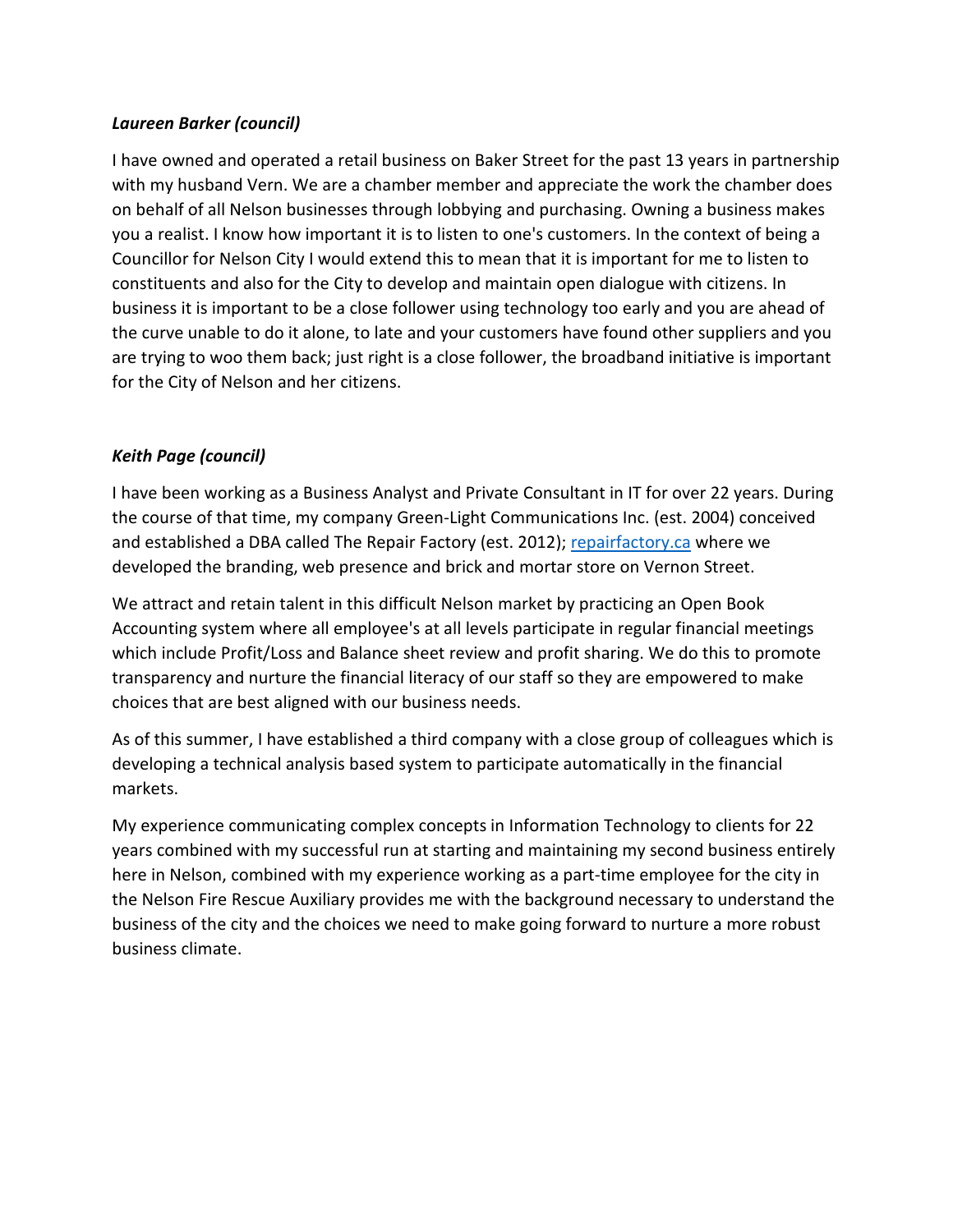### **Area E Candidates**

## **How will your experience help foster a stronger business climate through your work** *with* **city council?**

## *Ramona Faust (director)*

I am passionate about Community Economic Development. On behalf of the Regional District of Central Kootenay, I sit on the board of the BC Rural Centre and the advisory committee of Southern Interior Development Initiative Trust to highlight economic development opportunities for the region. I have been around businesses and social enterprises for most of my life including leading a start- up business from bottom up and a family business. I have been a manager in hospitality, retail, social services and forestry. I understand the long hours, attention to detail and the multitude of skills it takes to own or manage a business.

As a rural director whose area surrounds Nelson on three sides I am in a unique position. Area E has a strong business community on Granite Road-Highway 3A, in Balfour/Procter and out on Ymir Road/Highway 6. Many businesses that are considered Nelson's key businesses are in Area E. Some Nelson business owners call RDCK Area E home.

I am keenly aware of the value of organizations such as the Balfour District Business and Historic Association, the Nelson Chamber of Commerce, Kootenay Lake Tourism Association and the collaborative Nelson and Area Economic Partnership and Inspire Kootenay. The last three were developed during my three terms as director. Supporting these organizations and having input in their strategic direction is important to ensure Area E has a place at the table.

Networks and inclusive strategies for the Nelson and Kootenay River sets us apart as an innovative business community.

### *Reggie Goldsbury (director)*

Reggie Goldsbury hails from a demographic that is underrepresented but needed and wanted on the RDCK Board. Dynamic governance is closely linked to balanced representation, broader insight and energetic leadership. Reggie brings fresh ideas, is accessible, has energy and enthusiasm, is concerned about your opinions, and will show up for you. Reggie Goldsbury will champion what is best for Area E and Nelson, Kootenay Lake.

Reggie understands business vitality depends on economic development that moves forward yet respects the environment - tenets gleaned from experience as Communications Manager at the 2010 Olympics and from significant volunteer experience (BDBHA, Rec 10 Commission, LPC).